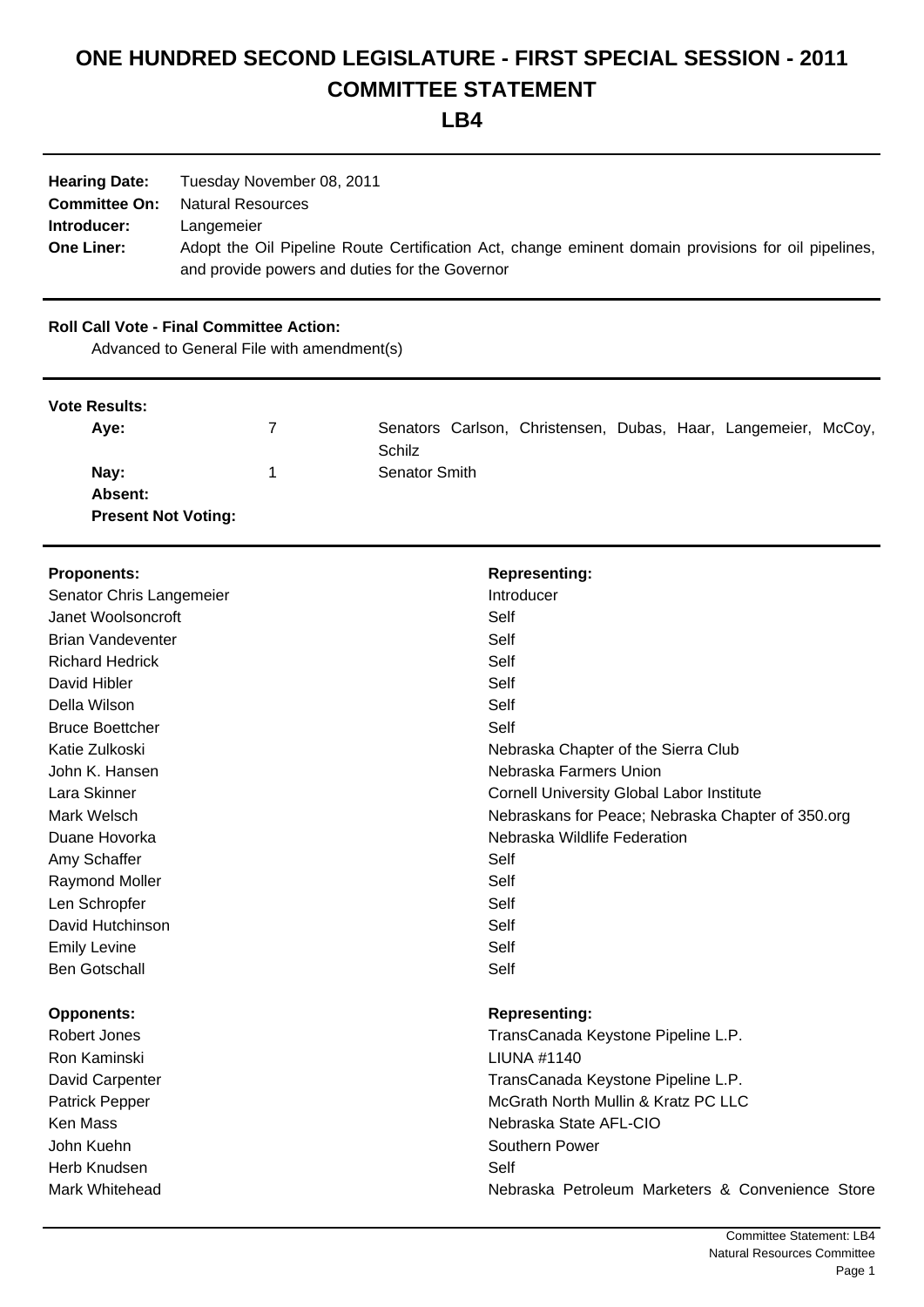|                      | Association                                  |
|----------------------|----------------------------------------------|
| <b>Thomas Byers</b>  | Magellan Midstream Partners                  |
| Dan Gunderson        | API                                          |
| Michael Whatley      | <b>Consumer Energy Alliance</b>              |
| <b>Bill Sydow</b>    | Nebraska Oil and Gas Conservation Commission |
| Neutral:             | <b>Representing:</b>                         |
| <b>Anthony Swift</b> | Natural Resources Defense Council            |
| <b>Cindy Myers</b>   | Self                                         |
| Robert Bernt         | Self                                         |
|                      |                                              |

# **Summary of purpose and/or changes:**

LB 4 proposes adoption of the Oil Pipeline Route Certification Act. The act would create a certification process for the route of a proposed oil pipeline in Nebraska, and would require action by the Governor based on the recommendation of an appointed panel.

# **Explanation of amendments:**

The committee amendment would clarify several provisions in and replace the original bill. LB 4, as amended by the committee amendment, would do the following:

Sections 1 through 11 contain new language creating the Oil Pipeline Route Certification Act and would do the following:

(Section 2) State a series of findings that:

\* demonstrate Nebraska's compelling interests in protecting and preserving its natural and agricultural resources, environment, aesthetics, and the state's economy and communities;

\* cite provisions in the Constitution of Nebraska and state statutes that describe the state's authority and obligation to protect and preserve its compelling interests;

\* cite provisions in the Constitution of Nebraska that describe the Legislature's authority to delegate the duty to administer certain statutes to the Governor and that declare the Governor as the state's supreme executive power.

(Section 3) Declare that the purpose of the act is to provide a procedure so that the state, through the Governor, may ensure the preservation and protection of Nebraska's interests in the general welfare, economy, agricultural resources, communities, environment, wildlife, and all natural resources whenever an oil pipeline is proposed to be placed in Nebraska.

(Section 4) Provide definitions to terms used in the bill, including that department means the Department of Environmental Quality, and oil pipeline means a pipeline constructed or operated in Nebraska for the transportation of petroleum or petroleum components, products or wastes, including crude oil or any fraction of crude oil, but excludes in-field flowlines and gathering lines.

(Section 5) Provide that a pipeline carrier shall not construct an oil pipeline in Nebraska before obtaining a route certificate.

(Section 6) Require pipeline carriers that are subject to the act to apply for and obtain a route certificate from the department prior to starting construction of an oil pipeline.

Provide for an application process and require that an application contain:

\* An agreement to pay reasonable expenses assessed pursuant to the act;

\* Identification information;

\* Proposed route description;

\* Statements explaining the rationale for the proposed route, alternate routes, and reasons for not choosing one of those routes;

\* Details of an emergency response plan;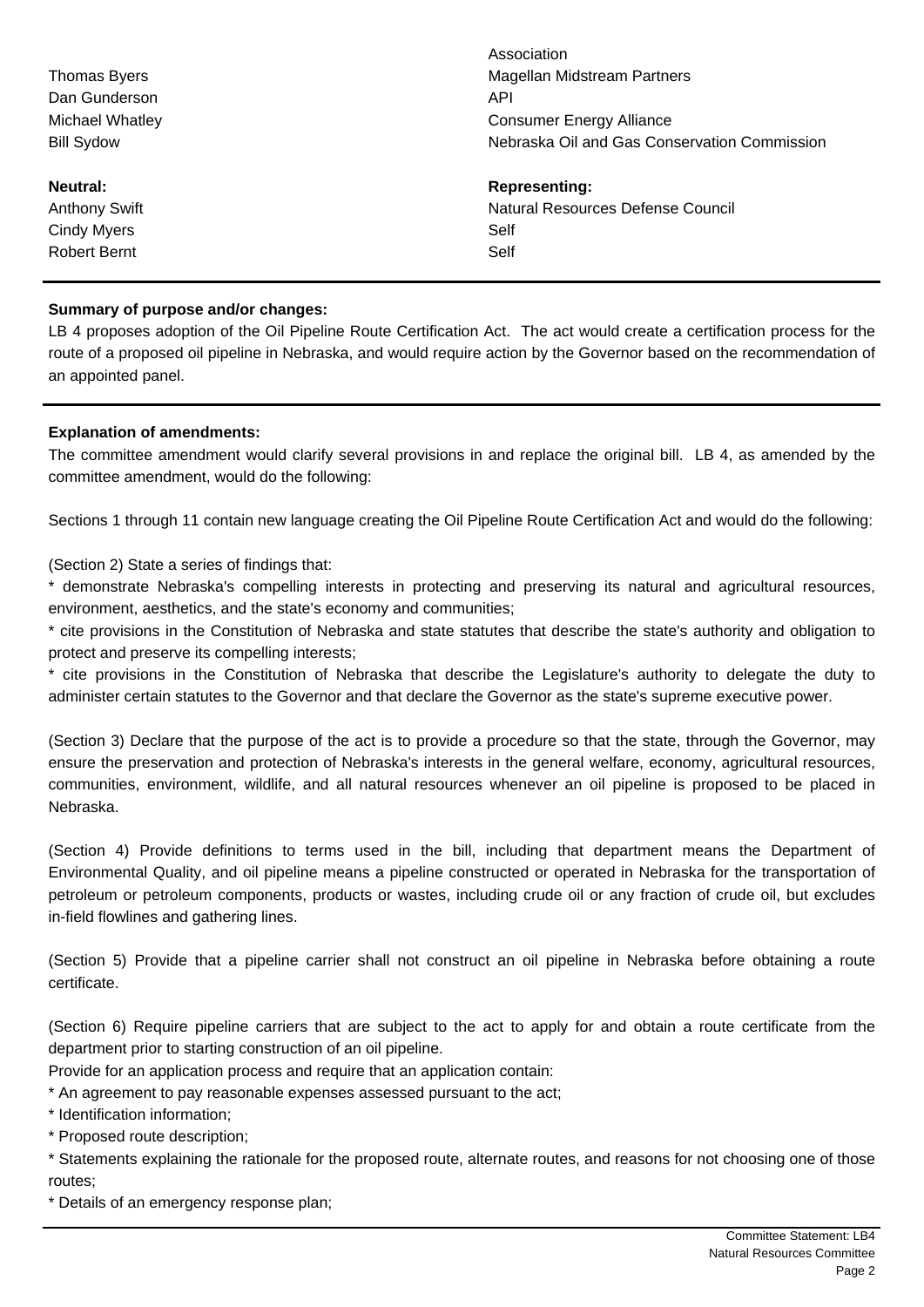\* An explanation of precautions and mitigation measures that the pipeline carrier will take in light of the construction and operation of the pipeline; and

\* Any other material the department requires.

Require the applicant to submit material submitted by or issued to them as part of any federal or state permit process.

Require the department to provide notice and hold a public meeting for the solicitation of public input and for the applicant to present its proposal for consideration.

(Section 7) Require the Governor to appoint a panel to review the application and advise the Governor regarding issuance of a route certificate.

Provide for members and terms of the Governor-appointed panel and require the Lieutenant Governor to serve as chairperson of the panel.

(Section 8) Authorize the department to adopt and promulgate rules and regulations, and require the department to provide administrative support to the panel.

Within 60 days after receiving the application, require the panel to make a recommendation to the Governor as to whether he or she should approve or deny such application based on information submitted by the applicant and consultations with any party with knowledge of the subject matter.

Require the panel to consider:

\* whether the route interferes with the state's responsibility to protect the environment and natural resources and regulate land use and water;

\* whether the route would have significant adverse impacts on the state's general welfare, economy, agricultural resources, aesthetics, or communities;

\* whether the applicant and route comply with the Nebraska Ground Water Management and Protection Act;

- \* whether the applicant and route would likely violate the Nongame and Endangered Species Conservation Act;
- \* whether the application includes a written mitigation plan;
- \* whether a mitigation plan would address any significant adverse effects;
- \* whether the applicant has considered if another pipeline corridor exists that could be used;
- \* whether the route would impact the orderly development of the surrounding area; and
- \* whether public comment has been heard and considered.

Require the panel to recommend that the route certificate be issued if the applicant has affirmatively met the criteria; If the panel finds that the criteria have not been met, recommend that the certificate be denied;

(Section 9) Require the Governor to approve or deny the application within thirty days of receiving the recommendation. Require the department to issue a route certificate upon approval, or upon denial, an order stating the same.

If the Governor denies the application, allow the applicant to amend, within sixty days, its application and submit for reconsideration.

State that the Governor's action on the application is final and allow an appeal of such final order according to the Administrative Procedures Act.

(Section 10) Create the Oil Pipeline Route Certification Fund.

(Section 11) Create a process through which an applicant is assessed application fees.

(Section 12) Amend 57-1101 to require a route certificate and any other required Nebraska or federal permit to be obtained before eminent domain may be used under this section for an oil pipeline.

(Section 13) Provide a statement that the Governor is authorized to carry out the duties assigned by the Oil Pipeline Route Certification Act.

(Sections 14 and 16) Include a severability and emergency clause.